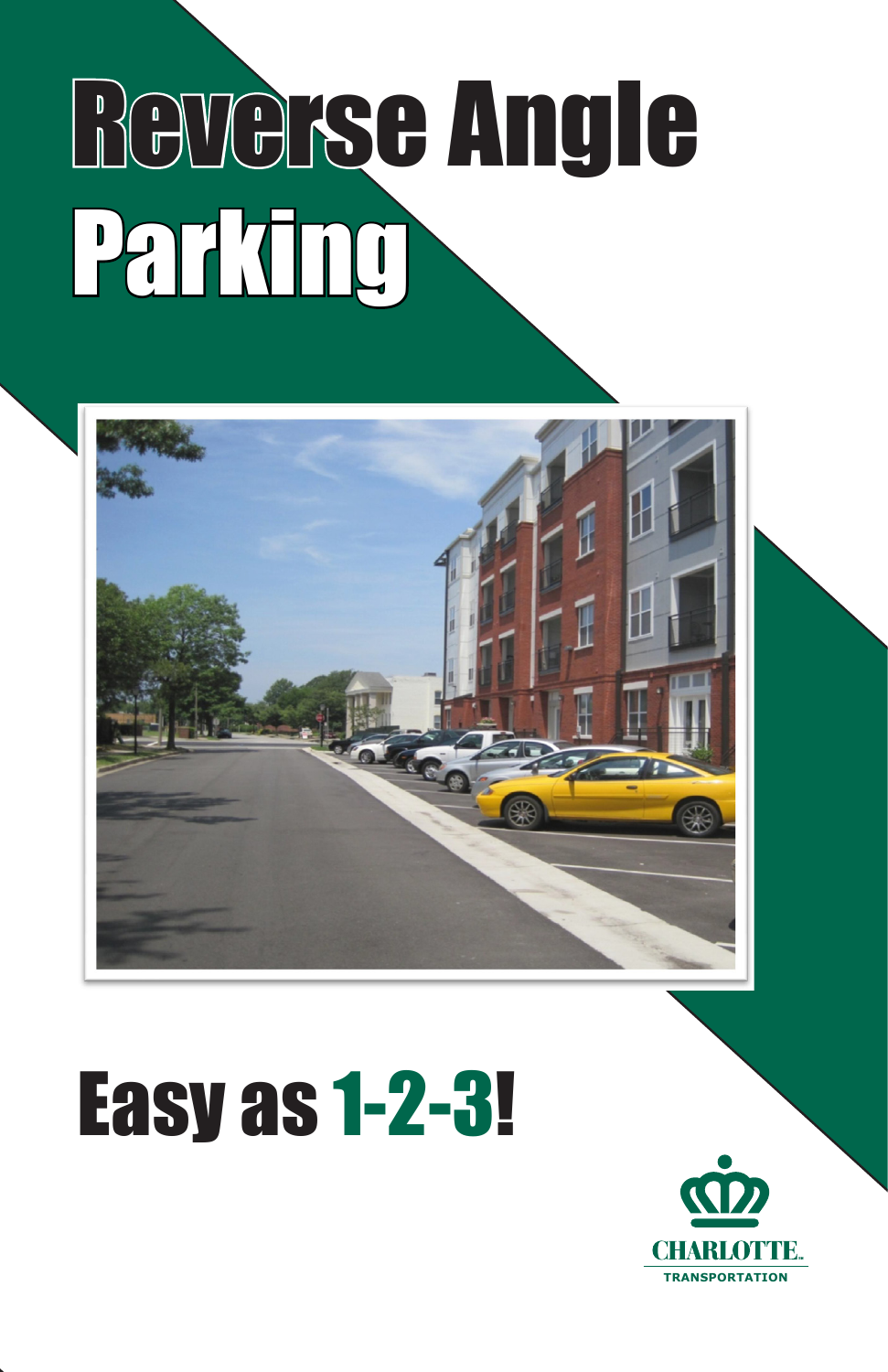*There is a new way to park in Charlotte. With the new parking style called reverse angle parking or back-in parking, you will back into a space so that the front of your car is facing the street. This method has been used across the country. Reverse angle parking will be coming to Commonwealth Avenue between Pecan Street and The Plaza.*

### How to Reverse Angle Park:



**Reverse angle parking is easy as 1-2-3!**

- 1. SIGNAL right to park.
- 2. Pull forward and STOP.
- 3. REVERSE and back-in to the space.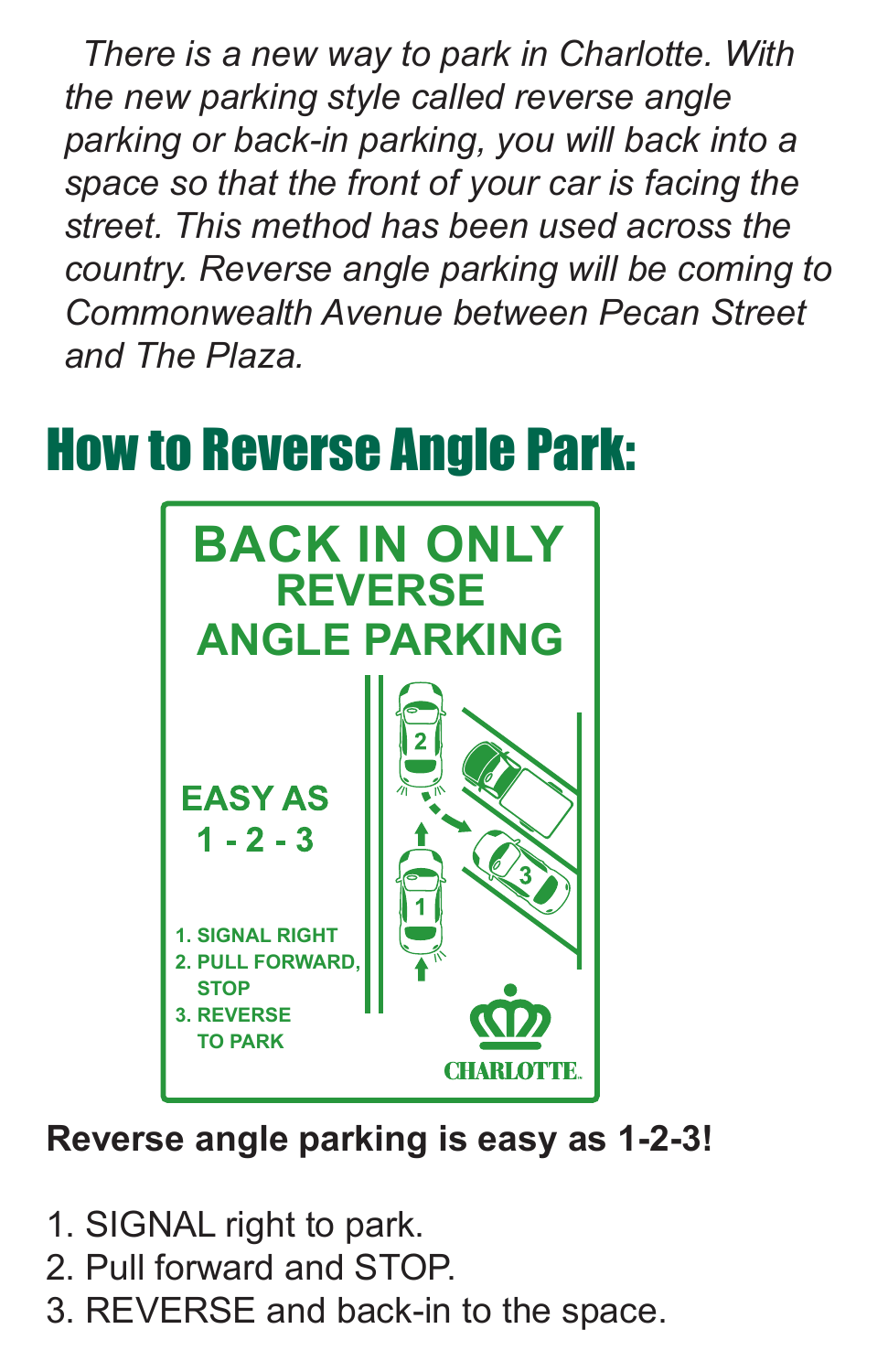## Benefits of Reverse Angle Parking:

#### **Improved Driver Visibility:**

- When leaving a parking space, drivers are facing forward allowing a better view of traffic and cyclists.
- • Drivers do not have to back-in to traffic blindly when leaving. This makes departures safer, quicker and easier.

#### **Easier Loading/Unloading**

- When vehicle doors are open, they block pedestrian access to the travel lane and guide them back to the sidewalk.
- The vehicle's trunk is accessed from the sidewalk, making it safer and more convenient to load/unload items.

#### **Accessible Parking and Curb Ramps**

- Accessible parking spaces are provided with direct access to the sidewalk.
- Wheel chair users can load/unload from the vehicle's side or rear, away from the traffic lane.

#### **Traffic Calming**

• On-street parking visually narrows the roadway lane width, contributing to slower speeds and enhancing driver alertness.